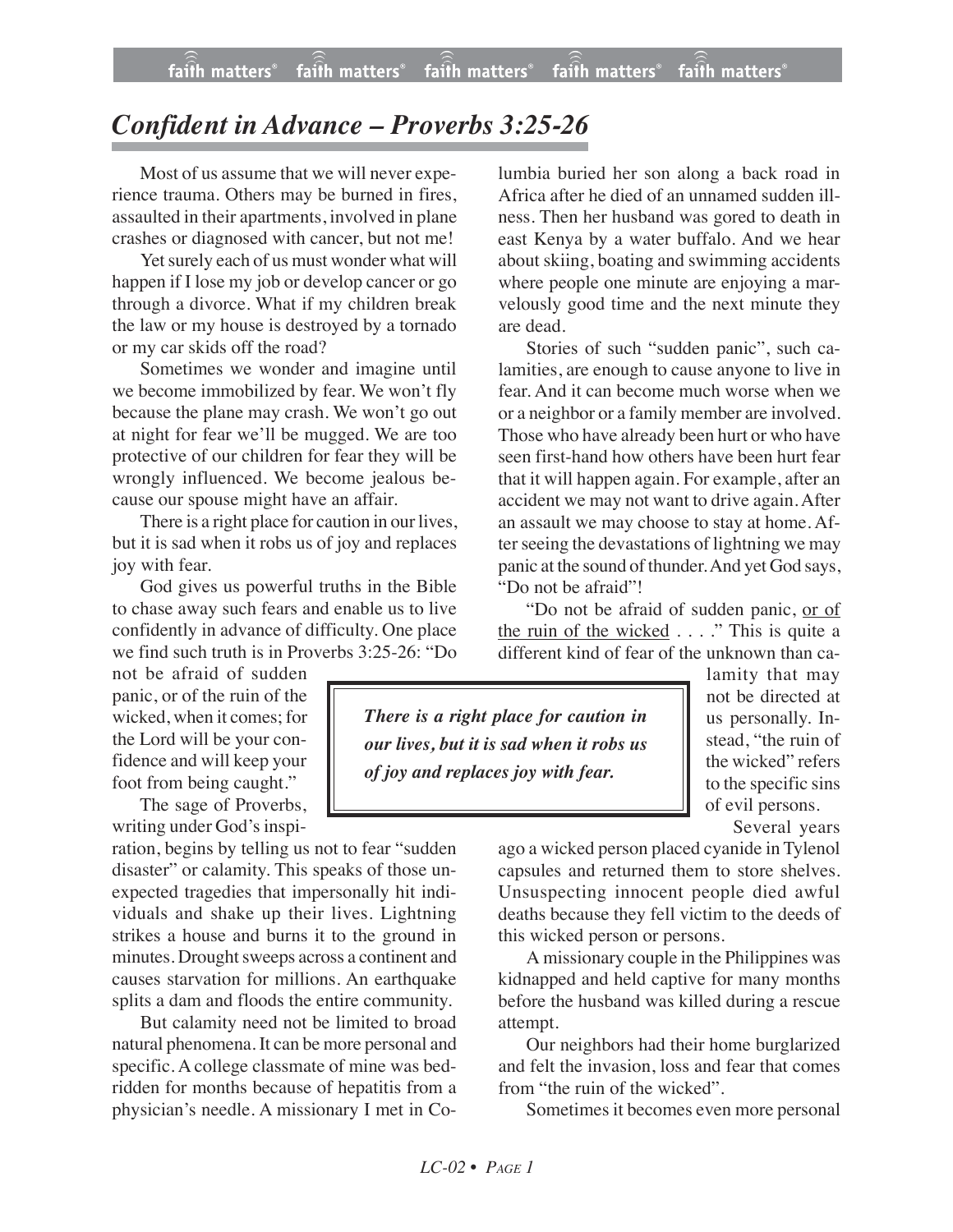still. You lose your job because of a lie that is told by a fellow employee. A spouse wickedly destroys a marriage. A gossip wickedly and intentionally destroys your reputation. All this is the result of the "ruin of the wicked".

And if pessimism has not already overwhelmed us, there is even more discouraging news at the end of Proverbs 3:25 where the writer says, "Do not be afraid of sudden panic, or of the ruin of the wicked, when it comes." Not "if" it comes, but "when". There seems an inevitability about it. Frankly, it is easy to fear in our sinful world.

Prior to his retirement, my father-in-law was a social worker in Newark, New Jersey. He told us about things done to children in the restrooms of New Jersey shopping centers that are too shocking for me to share with you. Since hearing it, I find it hard not to be afraid to ever let a child enter a public restroom alone.

It's easy to fear in advance what might happen in the future. But God doesn't want us to live that way. God wants our lives be free of fear. That's why Paul tells us in II Timothy 1:7, "God did not give us a spirit of fear, but a spirit of power and love and self-control."

Proverbs 3:25-26 does far more than tell us not to be afraid of calamity and wickedness. It goes on to tell us how: " . . . for the Lord will be your confidence and will keep your foot from being caught."

In other words, we have confidence in God, we depend on him, and here's what he does for us. First of all, he protects us: " $\dots$  (he) will keep your foot from being caught." That does not mean that God guarantees freedom from calamity or wickedness. But it does mean that God often protects us from difficulty and always protects us from disaster. He protects us from many of the calamities and much of the wickedness in the world. All the "near misses" and "avoided tragedies" are because of God's providential care. So, next time you almost have a car accident, almost get robbed or almost drown, make sure you thank God who "kept your foot from being caught"!

But, even "when it comes", even when we are the victims of calamity or wickedness, God protects us from the complete devastation that would come without him. He brings good out of bad. He gets us through.

We can be absolutely confident that God will protect us from many difficulties and that he will never let even the worst of disasters ruin us, separate us from him or end up completely wrong. We need not be afraid. The Lord will be our confidence. We can depend on him and be assured that he will protect us.

And if that's not enough, the Bible also tells us in 1 Peter 5:7 that God cares for us: "Cast all your anxiety on him, for he cares for you." God says, "My child, you don't need to worry because no matter what happens I'll be right there with you and I'll take special care of you."

You may ask him, "Even if I'm struck by lightening?" And his answer is, "Even if you are struck by lightening!" "Even if I'm robbed?" "Even if you're robbed!" "Even if I get run over by a car?" "Even if you're run over by a car!" "Even if my worst fears come true?" "Even if that happens!"

How will he take care of us? He doesn't say!

Suppose you were to go into the emergency room of a hospital when you're in good health and ask, "How are you going to take care of me?" The emergency room employee asks, "What's the matter with you?" You say, "There's nothing the matter with me right now, but there might be some day." And the nurse says, "Look, don't worry. If and when anything happens we promise we'll be here and we'll give you the best care we can. You can trust us!"

That's what God says: "Don't worry. If and when anything happens to you I promise I'll be right here and I'll give you the best care I can. You can trust me!"

"Cast all your anxiety on him, for he cares for you!"

We can have confidence in God because of his protection, because of his care and because